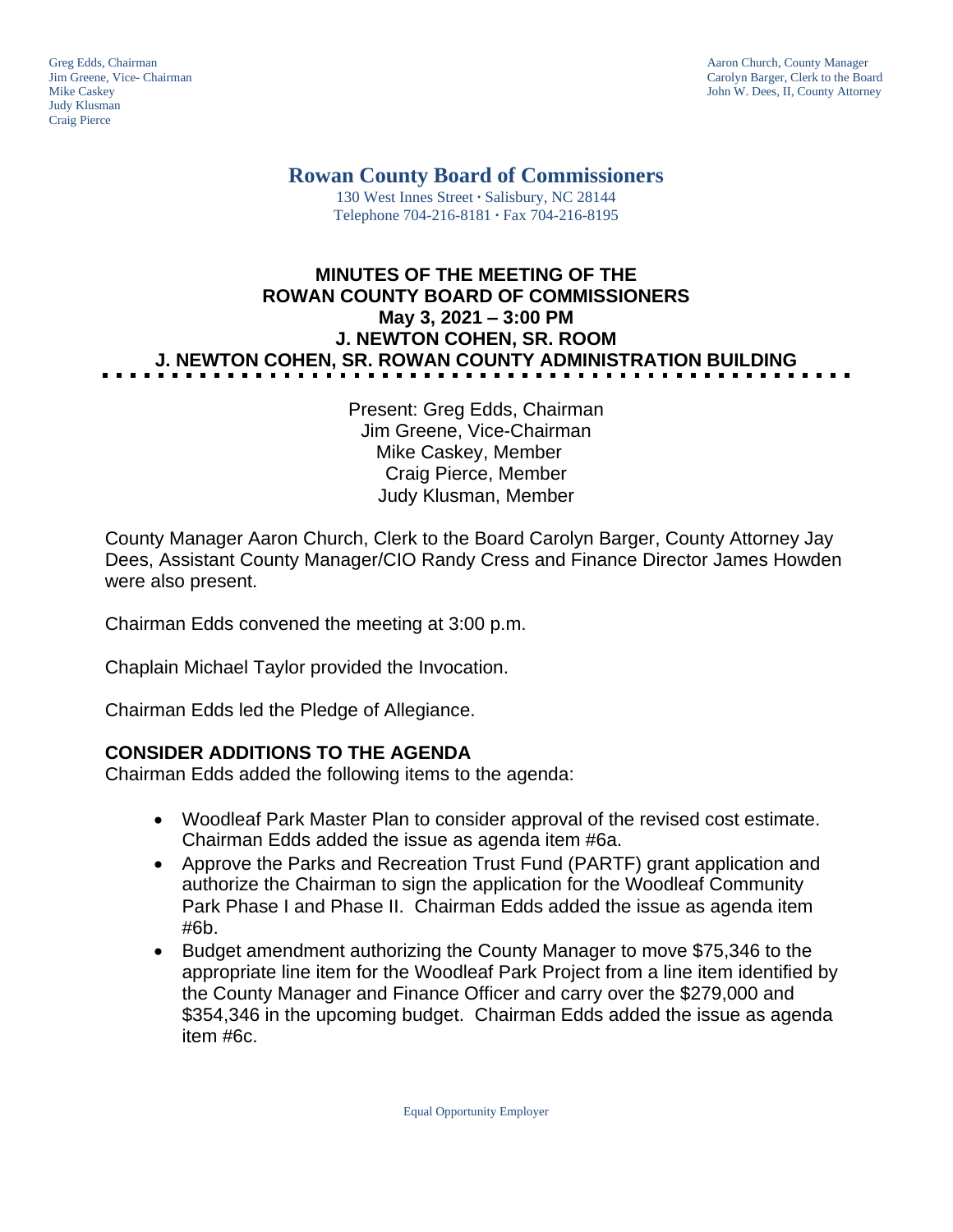### **CONSIDER DELETIONS FROM THE AGENDA**

There were no deletions from the agenda.

#### **CONSIDER APPROVAL OF THE AGENDA**

Commissioner Klusman moved, Commissioner Greene seconded and the vote to approve the agenda as amended passed unanimously.

#### **CONSIDER APPROVAL OF THE MINUTES**

Commissioner Klusman moved, Commissioner Greene seconded and the vote to approve the minutes of the April 19, 2021 Commission Meeting passed unanimously.

### **1. CONSIDER APPROVAL OF CONSENT AGENDA**

Commissioner Greene moved approval of the Consent Agenda. The motion was seconded by Commissioner Klusman and passed unanimously.

The Consent Agenda consisted of the following:

- A. Environmental Health Bi-Weekly Report
- B. RUQ Airport Mission, Vision & Values
- C. Rowan Transit System (RTS) Procedures Manual
- D. Farm Land Lease
- E. Schedule Public Hearing for CUP 14-99 Amendment for May 17, 2021
- F. Tax Refunds for Approval
- G. Approval to Purchase Two Ambulances
- H. Approval of Auditing Services
- I. Employee On-Site Clinical Services
- J. Policy 5.9 Longevity/Merit Program Proposed Revisions
- K. Rapid COVID-19 Testing

# **2. SPECIAL RECOGNITION**

#### **A. PROCLAMATION FOR LAW ENFORCEMENT WEEK**

Commissioner Caskey read the following Proclamation, which he put in the form of a motion for approval:

WHEREAS, in 1962, President John F. Kennedy signed a Presidential Proclamation that set aside May 15<sup>th</sup> as National Peace Officers' Memorial Day and the week of May 10-16 as National Police Week; and

WHEREAS, the members of all the law enforcements agencies in Rowan County play an essential role in safeguarding the rights and freedoms of all our citizens; and

WHEREAS, it is important that all citizens know and understand the duties, responsibilities, hazards and sacrifices of their law enforcement agencies; and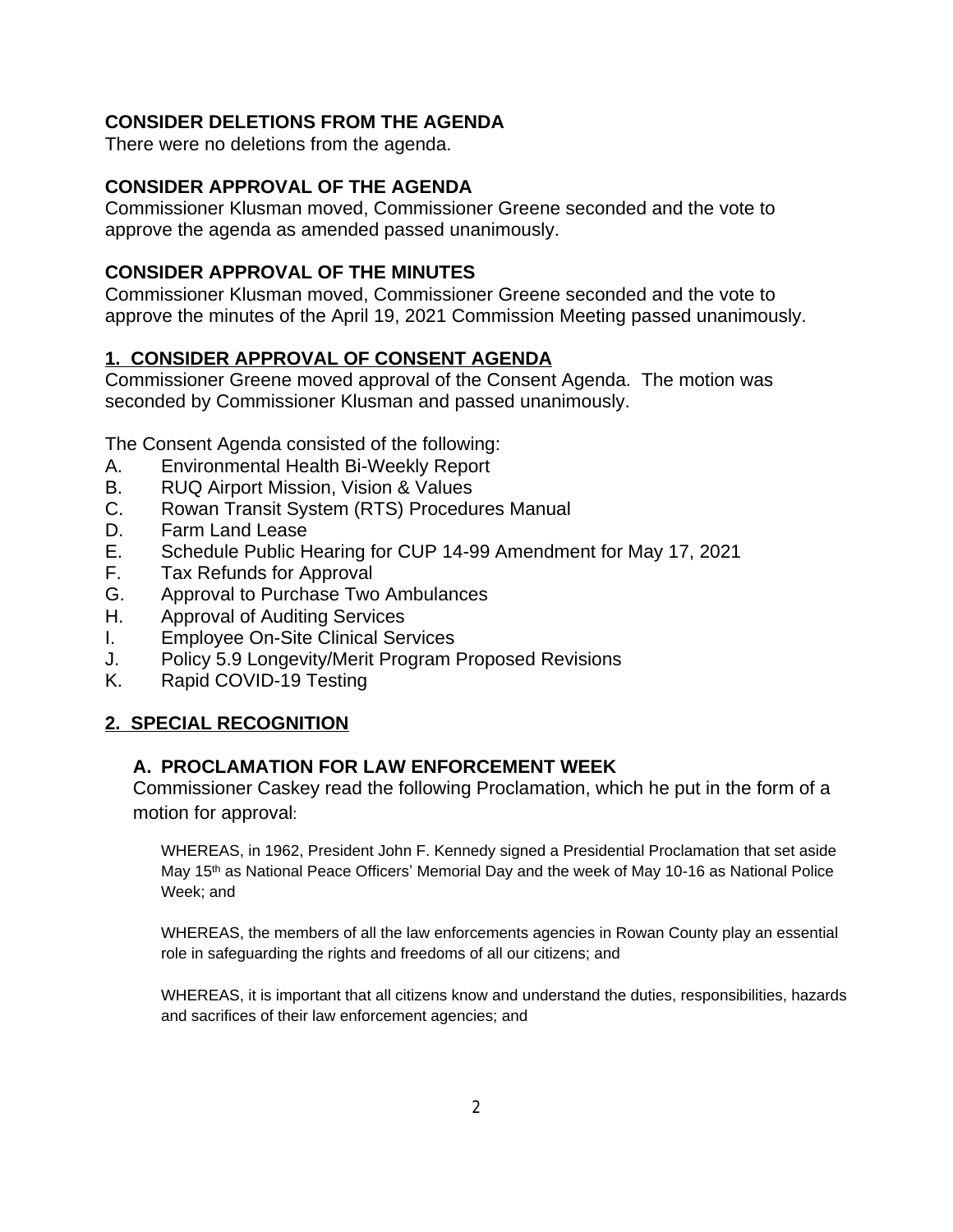WHEREAS, members of our law enforcement agencies recognize their duty to serve the people by safeguarding life and property, by protecting them against violence and disorder, and by protecting the innocent against deception and the weak against oppression; and

WHEREAS, law enforcement officers, past and present, have faithfully and loyally rendered a dedicated service to this County and have established for themselves an enviable and enduring reputation to preserving the rights and security of all citizens.

THEREFORE, BE IT PROCLAIMED that the Rowan County Board of Commissioners does hereby proclaim May 10-14, 2021 as LAW ENFORCEMENT WEEK.

NOW, THEREFORE BE IT FURTHER PROCLAIMED that the Rowan County Board of Commissioners calls upon all citizens of Rowan County to observe May 14, 2021 as PEACE OFFICERS' MEMORIAL DAY in honor of those law enforcement officers who, through their courageous deeds, have made the ultimate sacrifice in service to their community, or, have become disabled in the performance of duty, and let us recognize and pay respect to the survivors of our fallen heroes.

The motion to approve the Proclamation was seconded by Commissioner Pierce and passed unanimously.

On behalf of the Board, Chairman Edds expressed appreciation to Commissioner Caskey for his service as a police officer to Mecklenburg County and also for his public service as a Rowan County Commissioner. Chairman Edds said in the Rowan community that all law enforcement was valued and in closing he again thanked Commissioner Caskey for his service.

#### **B. PROCLAMATION FOR SHIELD A BADGE WITH PRAYER**

Commissioner Greene read the following Proclamation, which he put in the form of a motion for approval.

WHEREAS, the *Shield-A-Badge With Prayer* program works to affirm the commitment of Rowan County Law Enforcement Officers and encourages citizen awareness and appreciation for these officers; and

WHEREAS, the program invites citizens to commit to pray for an officer every day for one year and to send birthday cards and notes of thanks to these officers; and

WHEREAS, through the generosity of individuals, businesses and churches that have donated services and fundraisers, 10,500 Bibles, 3,700 Shield-A-Badge Bible Promise Books and 11,000 New Testaments have been purchased to be given away; and

WHEREAS, the *Shield-A-Badge With Prayer* program began in 1995 in Rowan County, by Chaplain Michael Taylor and has begun to expand statewide, reaching out to other counties, municipalities, colleges, hospitals, correctional facilities, 911 communicators, probations officers, animal control officers, state highway patrol troopers, fire departments, Clerk of Court employees, magistrates, judges, District Attorney's Office, County Commissioners, sheriffs, and attorneys; and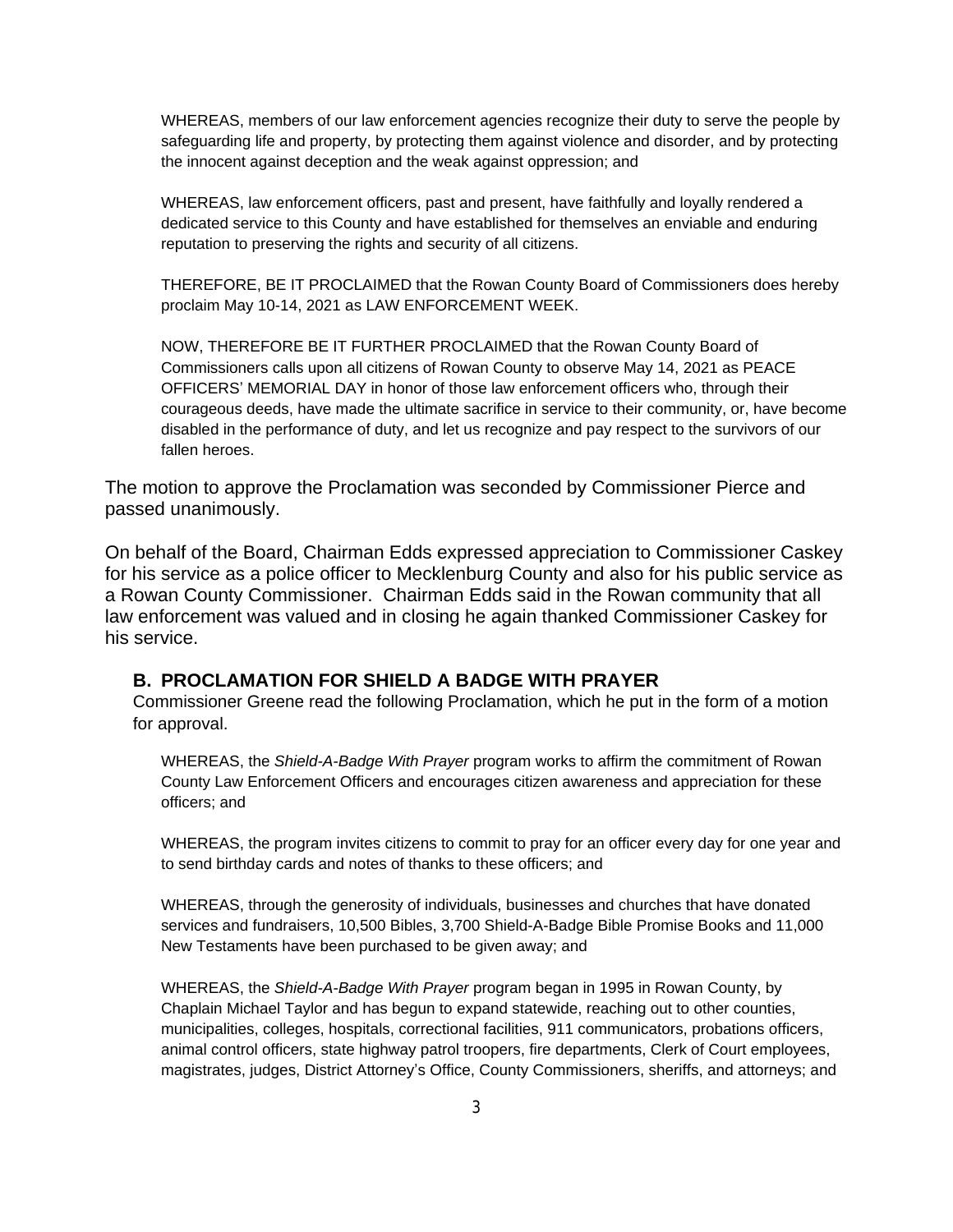WHEREAS, through the dedication and travels of Chaplain Taylor, counties from across the state are receiving encouragement and training for chaplains.

NOW, THEREFORE BE IT PROCLAIMED that the Rowan County Board of Commissioners does hereby establish the month of May *as Shield-A-Badge With Prayer Awareness Month*.

The motion for approval was seconded by Commissioner Pierce and passed unanimously.

Chairman Edds called Chaplain Taylor forward to present the Proclamations for *Law Enforcement Month* and for *Shield a Badge With Prayer Awareness Month*. Chairman Edds thanked Chaplain Taylor for praying for the Commissioners and he stated that the Commissioners pray for him, as well.

Chaplain Taylor shared his love and appreciation for law enforcement officers and the work they do.

#### **C. EXERCISE IS MEDICINE MONTH**

Commissioner Klusman read the following proclamation, which she put in the form of a motion for approval:

WHEREAS, May 2021 is Exercise is Medicine Month; and

WHEREAS, all citizens are encouraged to speak with their physicians about how physical activity and exercise may help treat or prevent numerous chronic conditions, such as hypertension, cardiac disease and diabetes; and

WHEREAS, all health care providers are encouraged to talk to their patients about the health benefits of exercise and to strongly recommend that their patients engage in appropriate exercise; and

WHEREAS, regular, moderate-intensity exercise has curative and protective health benefits; and

WHEREAS, the health benefits of physical activity and exercise can do so much to improve the quality of life for everyone; and

WHEREAS, a healthier populace means cost savings, greater participation in the workforce and other benefits to society at large; and

WHEREAS, regular physical activity and exercise is indeed a powerful prescription, with great potential to improve the health of all Americans; and

WHEREAS, the American College of Sports Medicine calls on health care organizations, physicians and other professionals, regardless of specialty, to assess, to advocate for and to review every patient's physical activity program during every comprehensive visit.

NOW THEREFORE, the Rowan County Board of Commissioners, does hereby proclaim the month of May 2021 as EXERCISE IS MEDICINE MONTH in Rowan County and encourages all citizens to participate in activities and observances relating to Exercise is Medicine Month in the interests of better health and quality of life for all.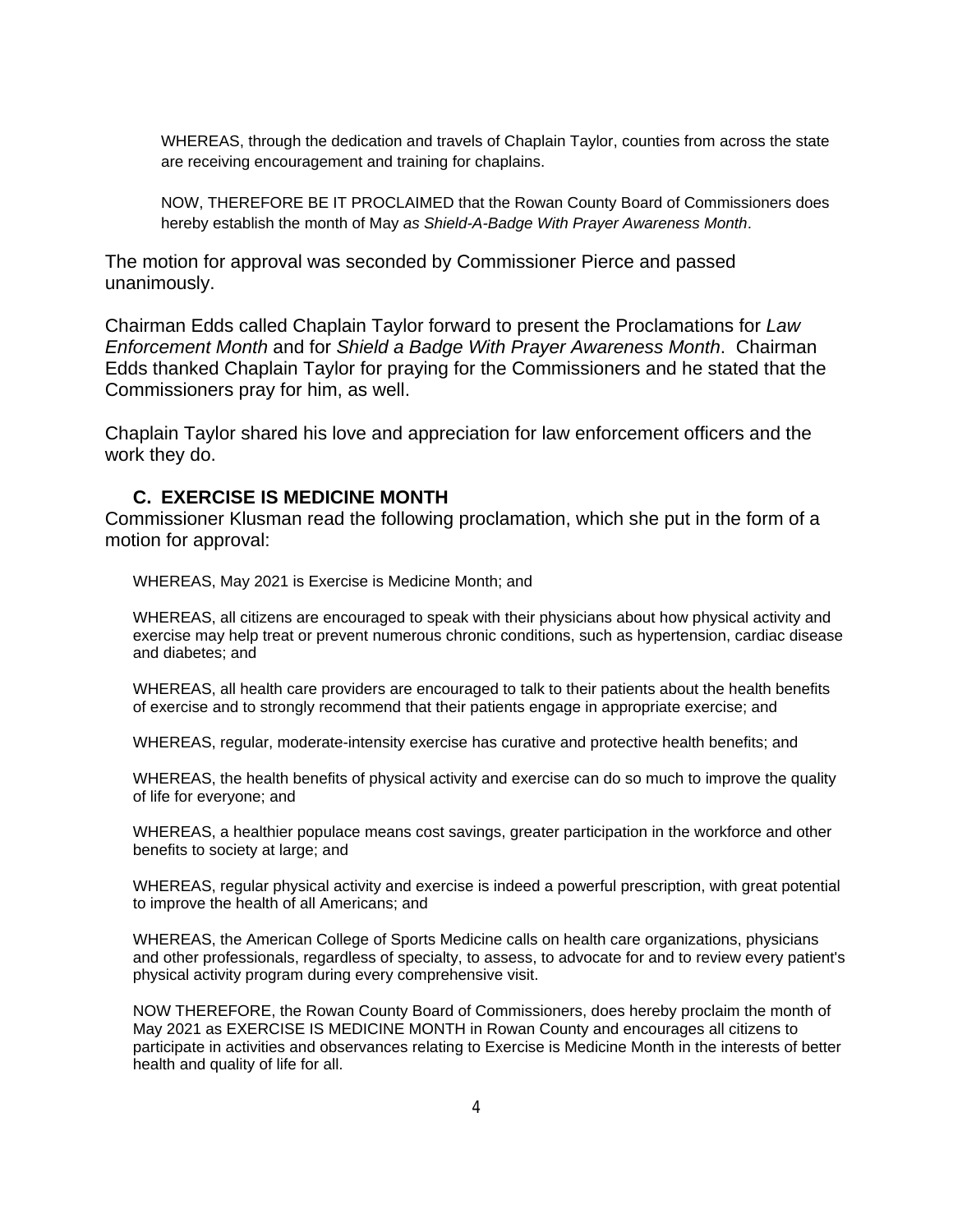The motion was seconded by Commissioner Pierce and passed unanimously.

At this point, the Board took the opportunity to take photographs presenting the above Proclamations with Interim Health Director Alyssa Smith and Chaplain Michael Taylor.

### **3. PUBLIC COMMENT PERIOD**

Chairman Edds opened the Public Comment Period to entertain comments from any citizens wishing to address the Board. With no one coming forward, Chairman Edds closed the Public Comment Period.

# **4. CONSIDER PE 02-21: FRANCISCO CASTRO**

Assistant Planning Director Shane Stewart provided a power point as he presented the staff report for PE 02-21 from Francisco Castro. Mr. Stewart said Mr. Castro was requesting a permit to exceed (PE) the Noise Ordinance for a Mother's Day celebration gathering on Saturday, May 8, 2021 between 2:00 pm and 11:30 pm on property owned by Ignacio Castro, Jr. located at 760 Oak Mountain Road in Salisbury. The property was further referenced as Tax Parcel 755-009. The event would be open to the public and include live music and free food and beverages for an anticipated 90+ guests. Parking and four (4) portable toilets would be made available on the nearly fifteen (15) acre parcel.

According to the staff report, it was noted that Mr. Castro held an event on March 13, 2021 where deputies arrived and informed the owner he needed a permit to exceed or would otherwise be in violation of the Noise Ordinance. The 911 database did have one (1) noise complaint registered in this area on November 22, 2020 for an event that had live music.

Staff's primary concern was the potential number of events that may be considered, which has been shared with the applicant. A temporary use permit or other approval may be necessary, depending on the frequency of events.

The applicant was participating in the meeting by phone and responded to an inquiry from Commissioner Klusman as to the direction of the stage/music. Mr. Castro said during the first event previously held the music had been directed south. For the upcoming event, changes were made and the sound would be directed to the back of the property and away from any residences.

Chairman Edds questioned the applicant regarding the ending time for the event and the applicant agreed for the event to conclude at 11:00 p.m.

Chairman Edds opened the floor to receive public comments on the matter; however, there were no citizens wishing to address the Board.

Commissioner Pierce moved to approve PE 02-21 with an ending time of 11:00 p.m. The motion was seconded by Commissioner Caskey and passed unanimously.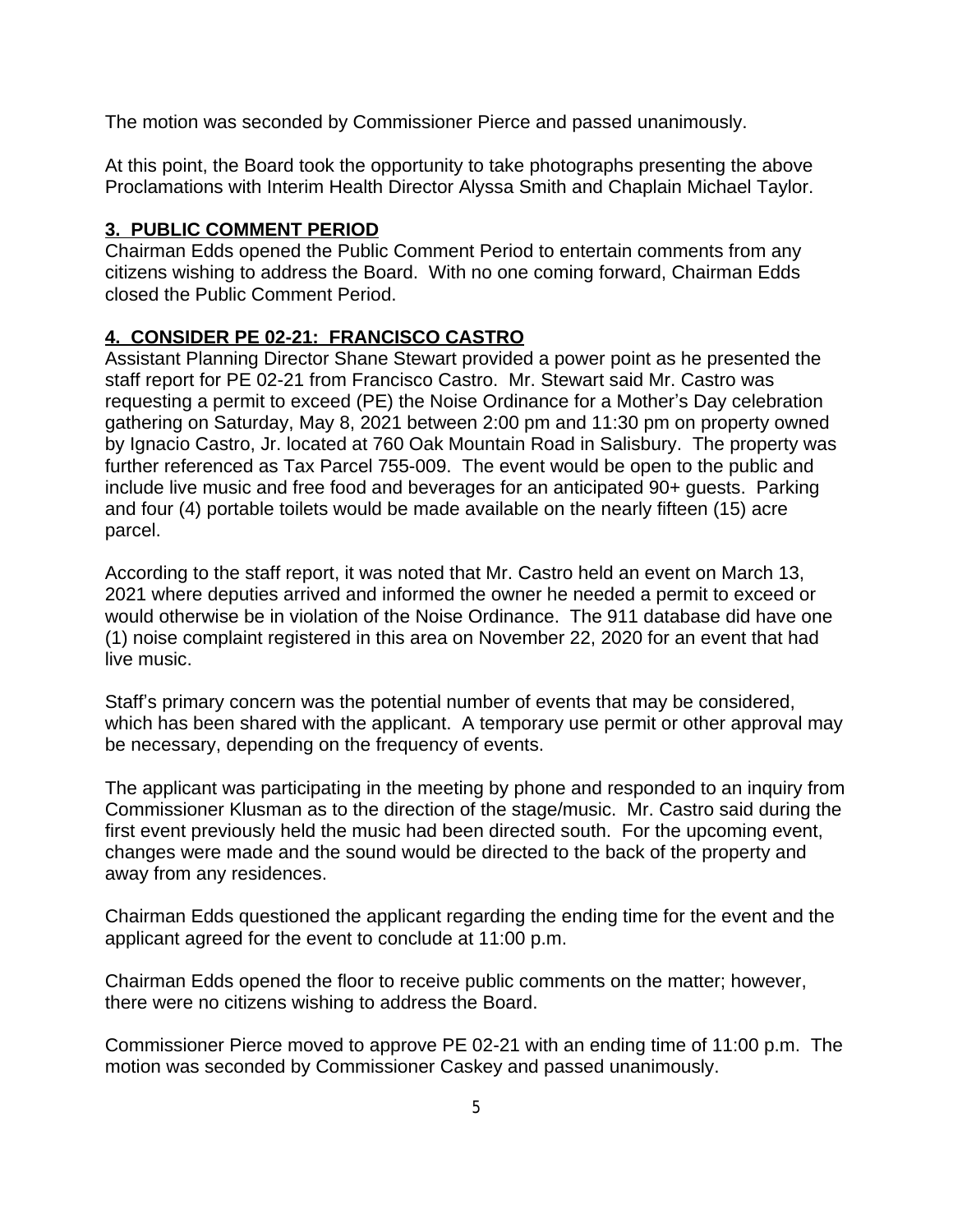### **5. CONSIDER FSW 01-21: CHRISTINA FOSKEY**

Shane Stewart, Assistant Planning Director, provided a power point as he presented the staff report for FSW 01-21 from Christina Foskey. Ms. Foskey requested a family subdivision waiver (FSW) from Section 22-54 of the Subdivision Ordinance to create and convey three (3) new tracts from Tax Parcel 248-070 located along the 300-400 block of Bostian Oaks Lane. Within her letter of intent, Ms. Foskey included background information tracing the property's ownership back to her grandparents, Mitchell and Dorthy Bostian. Ms. Foskey proposed to convey the lots as follows: Tracy and Wendy Bostian first cousin; Charles and Taren Roush, second cousin; and Dyana and Rocky Bostian, second cousin, all of which are indicated as grandchildren or great grandchildren of Mitchell and Dorthy Bostian.

Mr. Stewart said Planning Staff had spoken with each of the lot recipients and explained the family subdivision process in detail. Two (2) of the three (3) had immediate plans to build a home while Tracy Bostian would receive Lot #3, which was adjacent to his current property. Staff had no concerns with the request.

The applicant was participating by phone and addressed questions from Commissioner Klusman as to future plans for the lots and whether the land perked.

Chairman Edds opened the floor to receive public comment on the issue; however, there were no citizens wishing to speak on the matter.

Commissioner Pierce moved to approve FSW 01-21 followed by a second from Commissioner Greene. The motion carried unanimously.

#### **6. CONSIDER APPROVAL OF BOARD APPOINTMENTS AGRICULTURAL ADVISORY BOARD**

Suzanne Ramsey applied for a one-year term that would expire April 30, 2022.

Commissioner Klusman moved, Commissioner Greene seconded and the vote to appoint Ms. Ramsey passed unanimously.

#### **DANGEROUS DOG APPEALS BOARD**

Cheryl Peevy applied for reappointment. The term would be for three (3) years and expire May 31, 2024.

Commissioner Greene moved, Commissioner Pierce seconded and the vote to reappoint Ms. Peevy carried unanimously.

#### **HEALTH BOARD**

 Patricia Yost resigned from the Registered Nurse seat. Darise Caldwell is currently filling a seat for a member of the General Public; however, she is also a registered nurse. Ms. Caldwell respectfully requests to be appointed/transferred to fill the remainder of the term for the Registered Nurse seat previously held by Ms.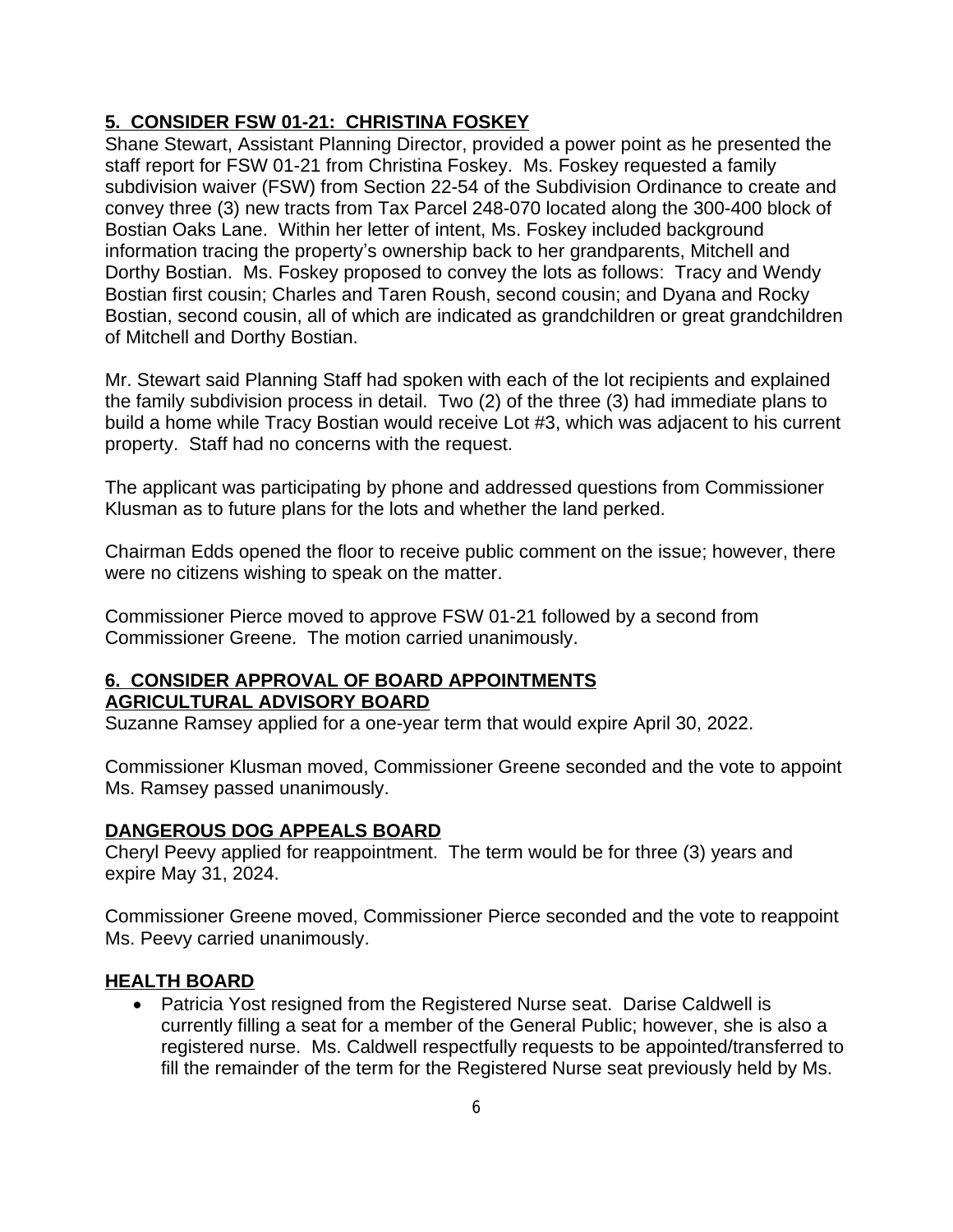Yost. The term for this seat would expire December 31, 2021, at which time Ms. Caldwell would be eligible for reappointment for two (2) full terms.

Commissioner Klusman moved, Commissioner Pierce seconded and the motion to appoint Dari Caldwell to fill the remainder of the Registered Nurse seat passed unanimously.

- The change above created two (2) vacant seats for members of the General Public. Three (3) applications were received from:
	- 1. Mary Ponds
	- 2. Dr. Tony Watlington
	- 3. Nickalaus A. Goodman

The Board was asked to designate which applicant would fill the General Public seat that was held by Ms. Caldwell. The term would expire December 31, 2023, at which time the applicant would be eligible for reappointment.

The term for the second General Public seat would expire on December 31, 2022 and the chosen applicant for this seat would also be eligible for reappointment.

Commissioner Klusman moved the appointment of Mary Ponds to fill the General Public seat just vacated by Ms. Caldwell and for Dr. Watlington to fill the second General Public Seat. The motion was seconded by Commissioner Pierce and passed unanimously.

#### **LOCKE VOLUNTEER FIRE DEPARTMENT FIRE COMMISSIONERS**

David McKnight and Jody Kerr applied to fill two (2) seats that would become vacant on June 30, 2021. The terms would be for two (2) years, expiring on June 30, 2023.

Commissioner Greene moved, Commissioner Klusman seconded and the vote to appoint David McKnight and Jody Kerr carried unanimously.

#### **MOUNT MITCHELL VOLUNTEER FIRE DEPARTMENT FIRE COMMISSIONERS**

Barbara Simmons, Michael Deal and Eddie Bearden, Jr. applied for reappointment. If approved the terms would expire April 30, 2023.

Commissioner Klusman moved to reappoint Barbara Simmons, Michael Deal and Eddie Bearden, Jr. The motion was followed by a second from Commissioner Greene and carried unanimously.

#### **ROWAN-CABARRUS COMMUNITY COLLEGE BOARD OF TRUSTEES**

The term for Jeanne Dixon will expire on June 30, 2021 and she applied for reappointment for a 4-year term that would expire June 30, 2025.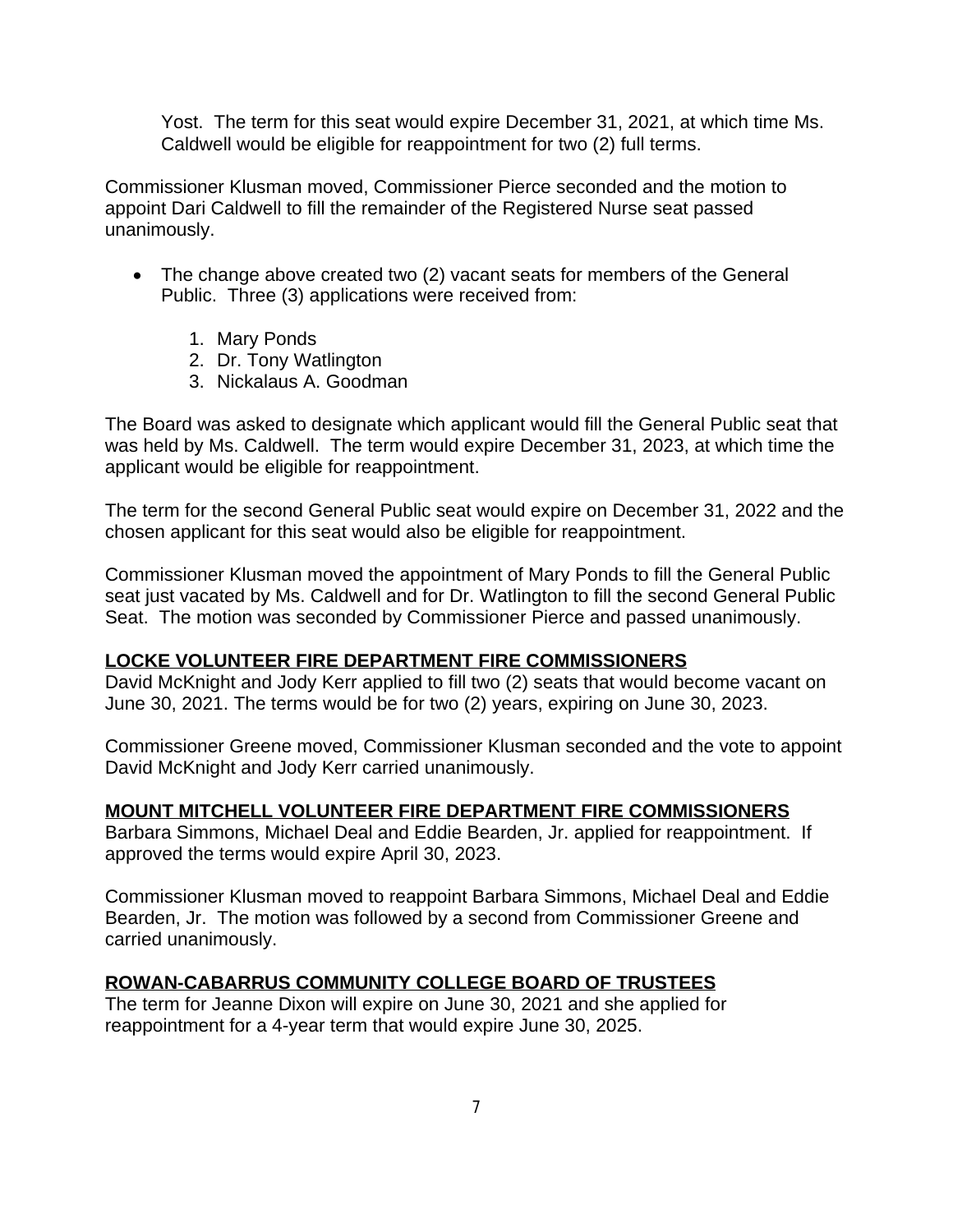Commissioner Klusman moved, Commissioner Greene seconded and the vote to reappoint Jeanne Dixon passed unanimously.

#### **CITY OF SALISBURY PLANNING AND ZONING BOARD OF ADJUSTMENT – ETJ**

Timothy Norris applied for reappointment. Salisbury City Council approved his renewal contingent upon the Commissioners approval. The term would expire March 31, 2024.

Commissioner Klusman moved the reappointment of Timothy Norris. The motion was seconded by Commissioner Greene and carried unanimously.

### **ADDITIONS**

### **6a. WOODLEAF PARK MASTER PLAN**

County Manager Aaron Church emailed the Board just prior to the meeting with the information regarding agenda items #6a, #6b and #6c.

For item #6a, Mr. Church asked the Board to consider approval of the revised cost estimate for the Woodleaf Park Master Plan. Mr. Church said \$70,000 for signs had been reduced to \$7,000; the contingency had been 15% and only 5% was allowed for a PARTF Grant. Mr. Church said there was a 12-month escalation cost built in, which was also not allowed. According to Mr. Church there were other minor changes; however, the items mentioned were the largest changes in regard to the cost estimate. While the revised cost estimate was a bit lower, the revision included the addition of the engineering fees. The initial cost approved in March was \$543,000 and the revision for Phase I was \$437,000. According to Mr. Church, costs were anticipated to escalate; however, the County could not include escalation costs in the grant application.

\*(See motion to approve revised cost estimate below under item #6c).

#### **6b. APPROVE THE PARKS AND RECREATION TRUST FUND (PARTF) GRANT APPLICATION AND AUTHORIZE THE CHAIRMAN TO SIGN THE APPLICATION FOR THE WOODLEAF COMMUNITY PARK PHASE I AND PHASE II**.

Commissioner Greene moved to approve the PARTF Woodleaf Community Park (Phase I and 2) Grant Application in the amount of \$354,346 with a matching County contribution of the same and to authorize the Chairman of the Board of Commissioners to sign the application. The motion was seconded by Commissioner Pierce and passed unanimously.

# **6c. BUDGET AMENDMENT**

Chairman Edds moved to authorize the County Manager to move \$75,346 to the appropriate line item for the Woodleaf Park Project from a line item identified by the Manager and Finance Officer and carry over the \$279,000 and \$354,346 in the upcoming budget.